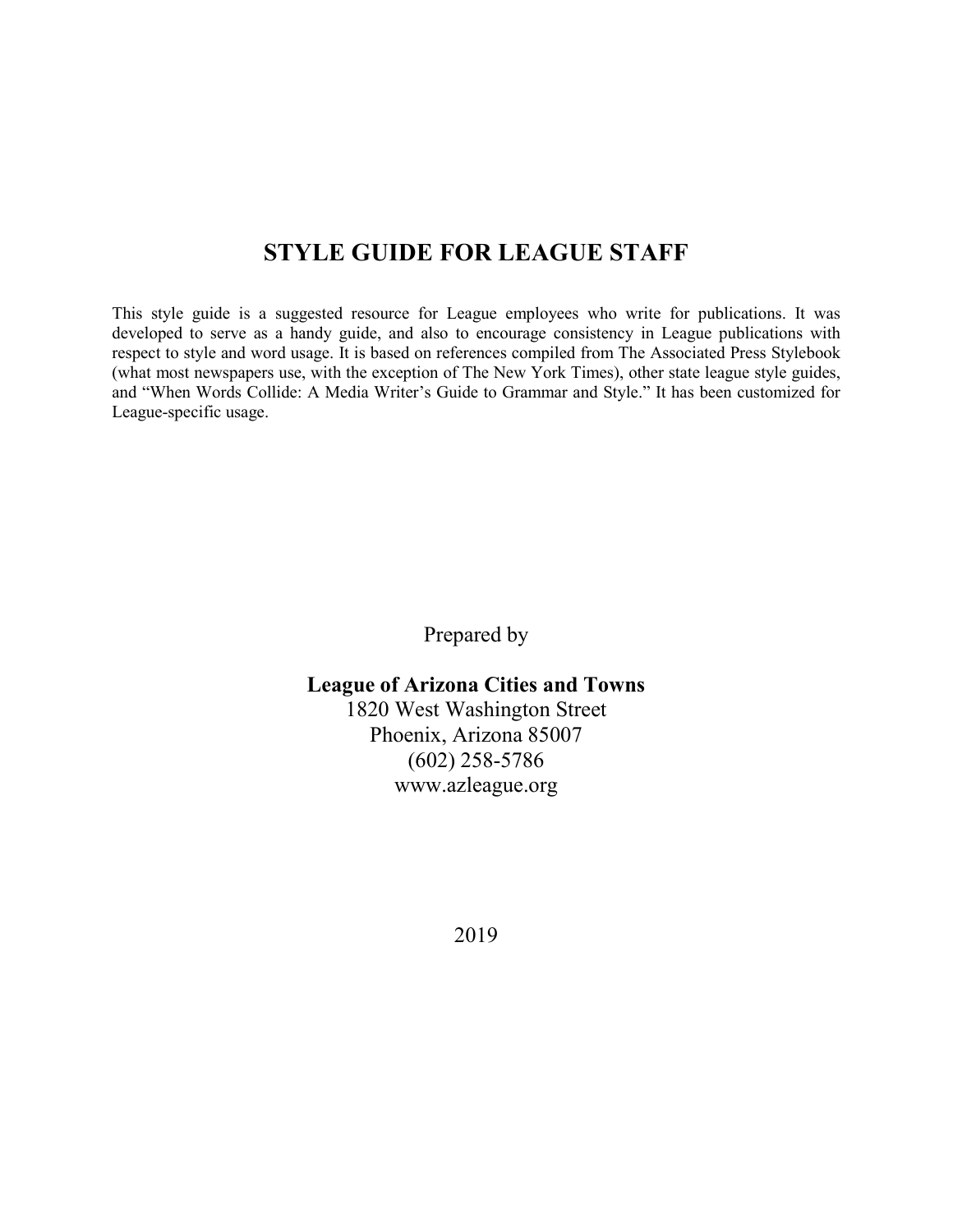

**a lot** – not "alot"

**acronyms** – When first referencing, write out complete phrase or title and immediately follow with acronym (when each letter is pronounced separately [e.g., ACMA, GFOA]) in parentheses; then use acronym for subsequent references. Do not add an apostrophe when forming a plural. An apostrophe should be used if the acronym is used in a possessive sense.

*Examples:* PCs, RSVPs, ACMA's corporate partner program.

**academic degrees** – When referring to degrees in general, lowercase first letter of the degree and add apostrophe.

*Example:* Anne has a master's degree in engineering.

Capitalize specific names of academic degrees with areas of study.

*Examples:* Bachelor of Science (B.S.), Bachelor of Arts (B.A.), Master of Public Administration (M.P.A.), Master of Science in Finance (M.S.F.), Doctor of Philosophy (Ph.D.).

Also, when an abbreviation is used after a full name, it is set off by commas:

John Smith, Ph.D., …

Avoid redundancy with courtesy titles and abbreviations for degrees:

*Incorrect:* Dr. John Smith, Ph.D.

*Correct:* Dr. John Smith, a researcher with the school of …

**addresses** – In street names, do not abbreviate words like "Street" or "Avenue" unless required for space reasons, e.g., on an envelope or in a list. Use figures to denote street names only when the number is over 10; otherwise, spell out street name.

*Example:* 177 Second Street, 144 65th Avenue.

Spell out directional references, e.g., 27 East Fifth Street, unless denoting a section of a city. *Example*: 1895 North 52nd Street, S.W.

**adopt, approve, enact, pass** – Amendments, ordinances, resolutions and rules are adopted or approved. Bills are passed. Laws are enacted.

**affect, effect** – A good general rule of thumb is to use "affect" as a verb and "effect" as a noun. "Affect" is a verb and means to influence. Avoid using "affect" as a noun – it is most commonly used in psychology to describe an emotion.

*Examples:* The meeting will affect the outcome. The weather affects his mood.

"Effect" as a verb means to cause. "Effect" as a noun can be thought of as the outcome or result. *Examples:* He will effect change. The meetings provided a stabilizing effect for an otherwise disorganized committee.

**ages** – Always use figures.

*Examples:* A 2-year-old boy is crying. The boy is 5 years old. The boy, 7, has a sister, 10. The race is for 3-year-olds. The woman is in her 30s.

**allude, elude** – A person can "allude" to a subject. "Elude" means to escape or avoid.

**already** – Means having occurred (vs. "all ready," which means prepared).

**a.m., p.m.** – Lowercase, with periods. Avoid redundancies such as "10 a.m. this morning."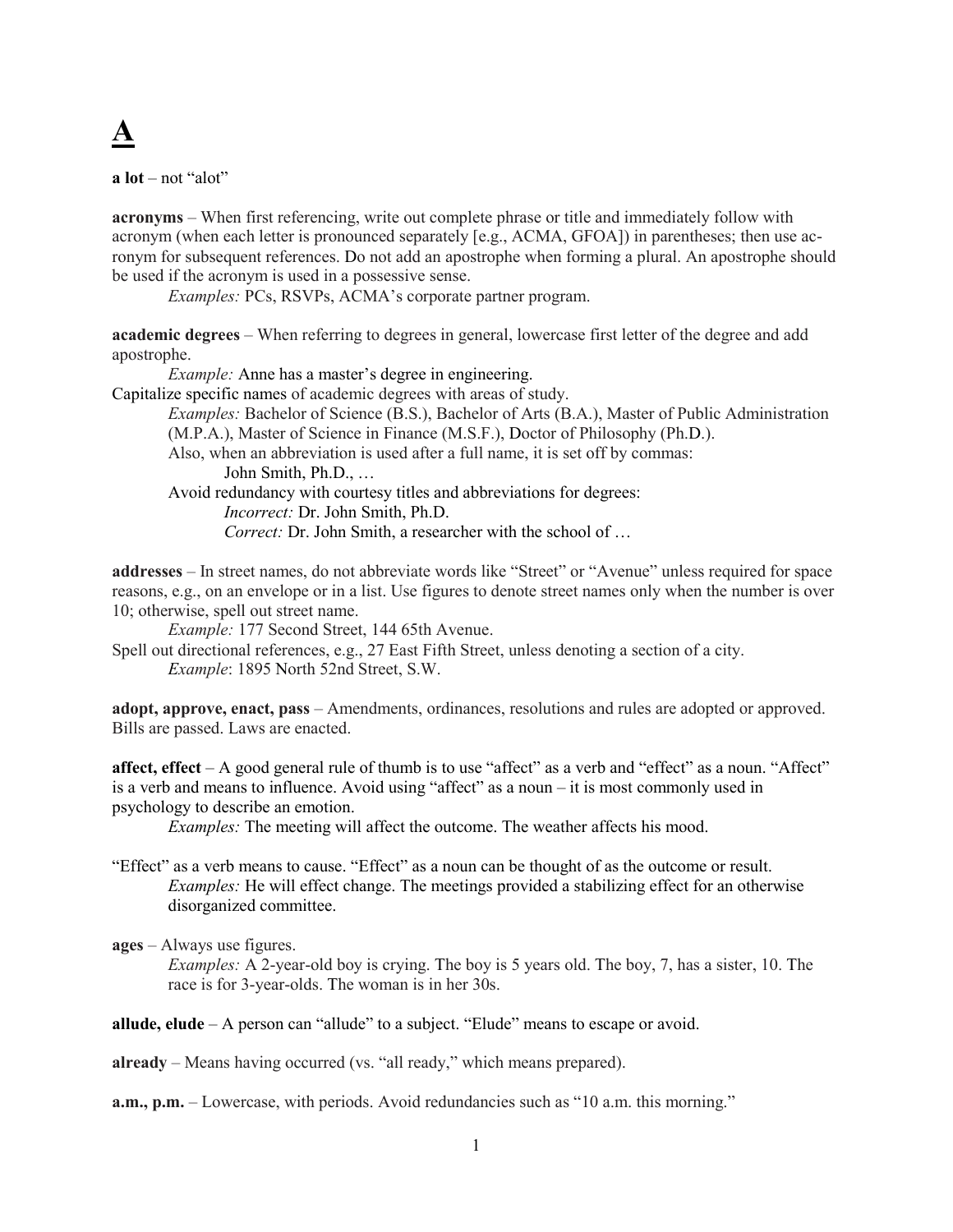**among, between** – Use "between" to show relationship between two objects; use "among" when more than two objects are involved.

*Examples:* The differences between town managers and town administrators are significant. Opinions among members of the management team varied.

**ampersand** – Use only when part of a formal name; use "and" in all other instances. *Example:* Baltimore & Ohio Railroad.

**AMRRP –** Arizona Municipal Risk Retention Pool. Use AMRRP instead of "*Southwest Risk*" or "*Berkley Risk*," unless expressly directed to do so by the executive director.

**apostrophe** – Use to indicate omitted letters and figures.

*Examples:* Class of '79, the Spirit of '76, the '20s.

Also use to form plurals of single letters and possessives.

*Examples:* p's and q's, A's and B's; Gary's motorcycle is a new model.

Do not use an apostrophe to form plurals of numerals or multiple-letter combinations. *Examples:* the 1980s, PCs.

**attorney general –** Never abbreviate. Capitalize only when used as a title before a name. *Example:* Attorney General Tom Horne. The attorney general will be attending the conference.

**Audiovisual, A/V** – One word; no hyphen needed.

#### **B**

**bad, badly** – "Bad" is an adjective and should not be used as an adverb. When describing how one feels, the adjective should be used.

*Example:* I feel bad. Her performance on the exam was bad. He was badly burned. "I feel badly" could be understood to mean that a person has a poor sense of touch.

**board** – Lowercase when used alone. *Example:* The board meets monthly.

**Board of Directors** – Uppercase when used as part of a formal name. Lowercase when not referencing the entire, formal name.

*Example:* The ACMA Board of Directors meets several times per year. *But:* the board of directors voted to approve the measure last week.

**bylaws** – No hyphenation needed.

### **C**

**capital, Capitol** – Capital is the city where the seat of government is located. Capitol refers to the building (or grouping of buildings) and is capitalized.

*Examples:* Prescott was the first capital. The League building is located by the Capitol.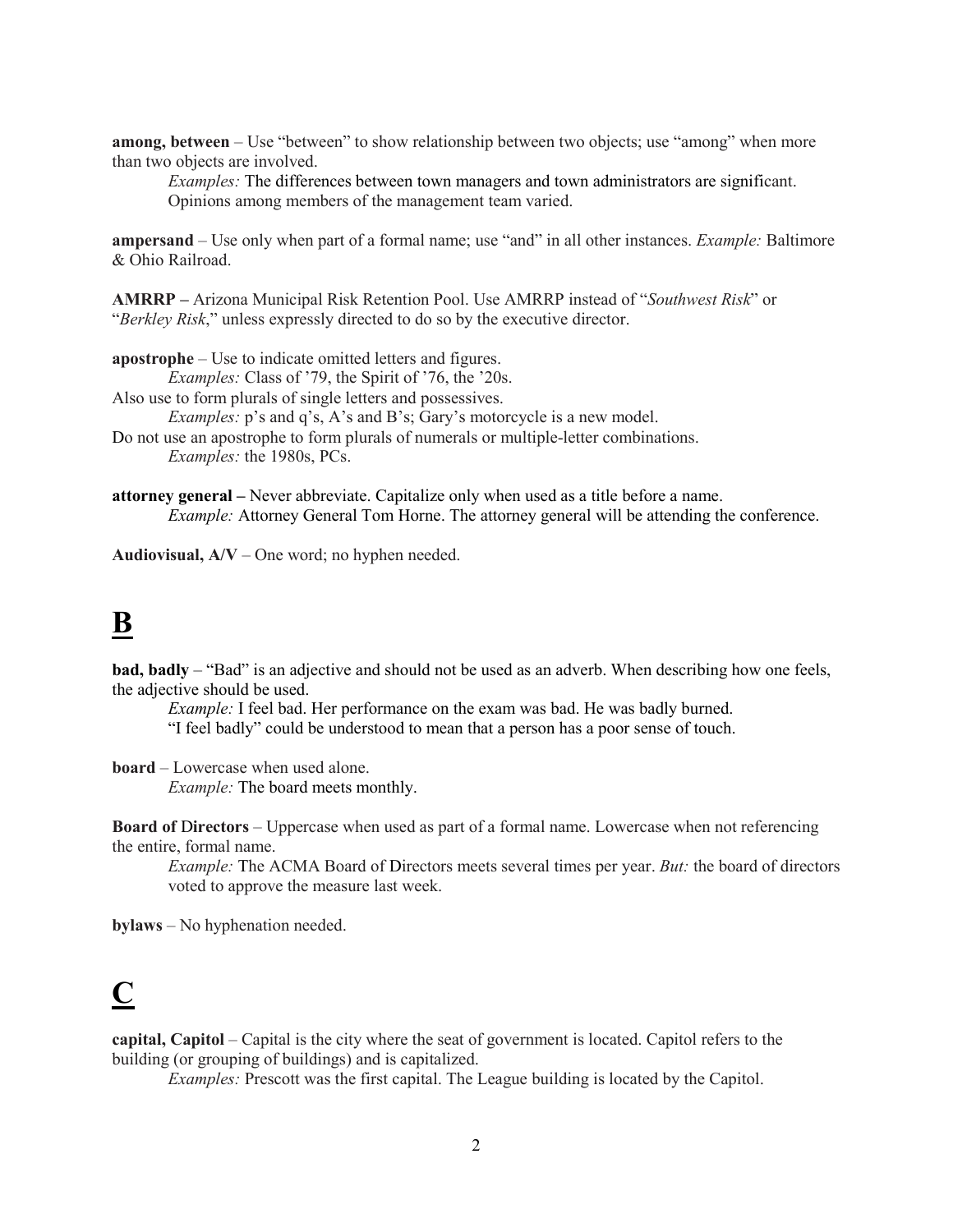**city council** – Capitalize when part of a proper name.

*Example:* the Phoenix City Council

Retain capitalization if the reference is to a specific council, but the context does not require the city name.

*Example:* After the regularly scheduled meeting in the Tempe chambers Monday night, the City Council...

Lowercase in other uses*.*

*Example:* the council, the Mesa and Glendale city councils, a city council.

**city hall –** Capitalize with the name of a city, or without the name of a city if the reference is specific. *Example:* Scottsdale City Hall, City Hall.

Lowercase plural uses.

*Example:* the Chandler and Tempe city halls. Lowercase generic uses, including: *You can't fight city hall.*

**city** – Capitalize city if part of a proper name, an integral part of an official name, or a regularly used nickname.

*Examples:* Huachuca City, New York City, Windy City.

Lowercase elsewhere.

*Examples:* an Arizona city; the city government; *and all "city of" phrases*: the city of Tucson. Capitalize when part of a formal title before a name.

*Example: City Manager Joe Smith*.

Lowercase when not part of the formal title.

*Example:* city Finance Director Frank Smith.

(Same rules for "**town of**")

**co-** – Retain the hyphen when forming nouns, adjectives and verbs that indicate occupation or status. *Examples:* co-chairman, co-defendant, co-host, co-owner, co-partner, co-pilot, co-signer, co-star, co-worker.

Omit hyphen in other combinations.

*Examples:* coequal, coexist, cooperate, coordinate.

**collective nouns** – Collective nouns, such as "committee" and "board," take the singular pronoun "it," not "they."

**colons** – Used most commonly to introduce lists.

*Example:* The agenda includes sessions on: economic development, government transparency and social media.

Colons can also be used to expand on a thought or place emphasis on a particular idea.

*Example:* There were three main considerations: cost, time and feasibility.

If a colon introduces a complete sentence, capitalize the first word after the colon.

*Example:* The new mayor had a bold idea: He will eliminate policy meetings on Monday mornings.

(Also: see "semi-colons" entry.)

**commas** – In a list of three or more items, a serial comma is not required before the final "and" or "or." *Example:* The League offers workshops, publications and a website.

**committee** – Capitalize specific committee names (e.g., Making Strides Against Breast Cancer Planning Committee). Do not capitalize when the word "committee" stands alone.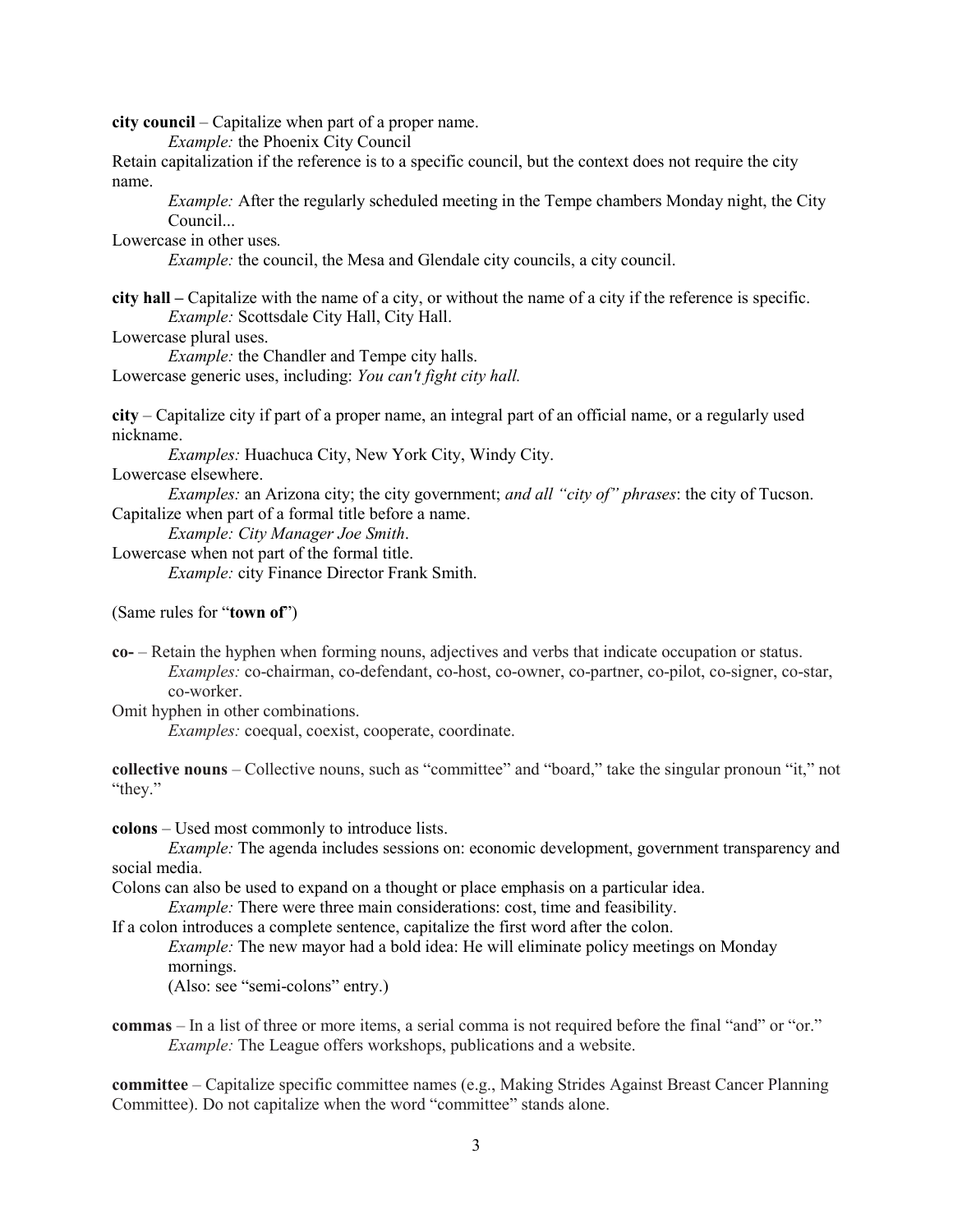**composition titles** – Apply the guidelines listed here to book titles, computer game titles, movie titles, opera titles, play titles, poem titles, album and song titles, radio and television program titles, and the titles of lectures, speeches and works of art.

The guidelines, followed by a block of examples:

- Capitalize the main/principal words, including prepositions and conjunctions of four or more letters.
- Capitalize *the*, *a*, *an* or words of fewer than four letters if it is the first/last word in a title.
- **Put quotation marks around the names of all such works** *except* **the Bible and works that are** primarily catalogs of reference material. This category also includes almanacs, directories, dictionaries, encyclopedias, gazetteers, handbooks and similar publications.

*Examples:* "The Great Gatsby," "The Star-Spangled Banner," "Of Mice and Men," the "CBS Evening News."

*Reference works:* Encyclopedia Britannica; Associated Press Stylebook; Webster's New World Dictionary of the American Language, Second Edition.

Names of most websites and apps are capitalized without quotes: *Facebook*, *Twitter*. (See AP for more information.)

**compound modifiers (a.k.a. compound adjectives)** – When a compound modifier (two or more words that describe a single concept) precedes a noun, use hyphens to link all the words in the compound *except* the adverb "very" and those ending in "-ly."

*Examples:* a bluish-green dress, a full-time job, a know-it-all attitude, an easily remembered rule. *Note:* Phrases used as modifiers are normally hyphenated: a happy-go-lucky person, a here-todaygone-tomorrow attitude.

*Exceptions:* Foreign phrases used as a modifier are not hyphenated (e.g., a bona fide offer, a per diem allowance); also, scientific compounds are usually not hyphenated (e.g., carbon monoxide poisoning, dichromatic acid solution).

**constitution** – Capitalize when used to reference the U.S. Constitution, whether used with or without the U.S. modifier. When used in reference to state constitutions, only capitalize if used with state name, as in the formal name of the document.

*Examples:* The constitution is the governing document of the state of Arizona. The Arizona Constitution was originally drafted in 1910.

**councilmember –** one word, lowercase unless it precedes a name.

**county –** Capitalize when an integral part of a proper name.

*Examples:* Maricopa County, Pinal County.

Capitalize the full names of county governmental units.

*Example:* the Maricopa County Department of Air Quality.

Retain capitalization for the name of a county body if the proper noun is not needed in the context; lowercase the word county if it is used to distinguish an agency from state or federal counterparts.

*Examples:* the Board of Supervisors, the county Board of Supervisors. Lowercase *the board, the department*, etc. whenever they stand alone.

**court** – Capitalize when referring to a particular court or when referring to the specific court that decided a specific case.

*Examples*: The Arizona Supreme Court has decided several significant cases involving preemption. The Court said, in its opinion….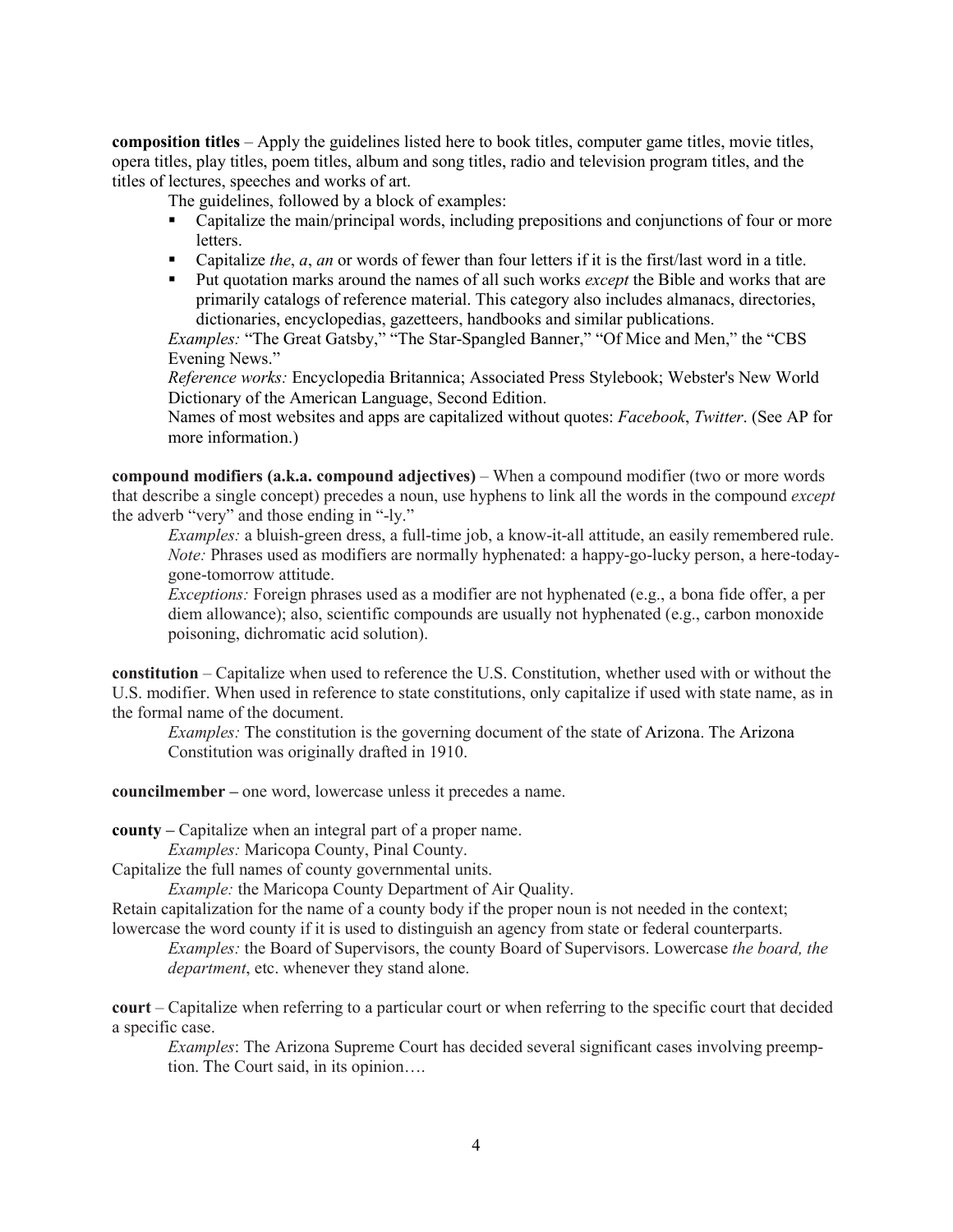Do not capitalize if referring to courts in general, or to a category of courts, or generally to anything court-related other than the specific references listed above.

*Example*: We cannot predict with certainty what any court might do if confronted with this issue of first impression.

### **D**

**data** – Takes a plural verb. *Example:* The data from the survey are clear.

**dates** – Avoid adding "st", "nd", "rd" or "th" after dates. *Example:* The event is planned for May 8. When a month and year are used alone, do not separate with a comma. *Example:* We held the golf tournament in October 2004.

**decision making** – Two words. Hyphenate only if used as a compound modifier. *Examples:* The decision-making process was a long one. The workshop taught him skills in decision making.

**degrees** – See "academic degrees."

**departments** – Uppercase for formal names and lowercase when simply referenced as "department" thereafter.

*Examples:* We all work in the Communication and Education Department. Our department staff meetings are held weekly.

**different** – Takes the preposition "from," not "than." *Example:* My document is different from the original in several ways.

**dimensions** – Use figures and spell out inches, feet, yards, etc., to indicate depth, height, width, length and weight. Hyphenate adjective forms before nouns.

*Examples:* He is 6 feet, 7 inches tall. I watched the 6-foot-7-inch man walk through the building.

**directions (and regions)** – Lowercase north, south, northeast, northern, etc. when indicating a compass direction. Capitalize when designating regions.

*Example:* Arizona has great Southwestern food. The store is located northeast of my neighborhood. The West is known for its temperate weather.

- **distances**  Use figures for 10 and above; spell out one through nine. *Examples:* He ran 10 miles. He walked three miles.
- **dollars**  To denote dollar amounts, always use the "\$" symbol followed by a numeral. *Examples:* Registration is \$5. The goal is \$100 million.

### **E**

**effect, affect** – see "affect, effect" entry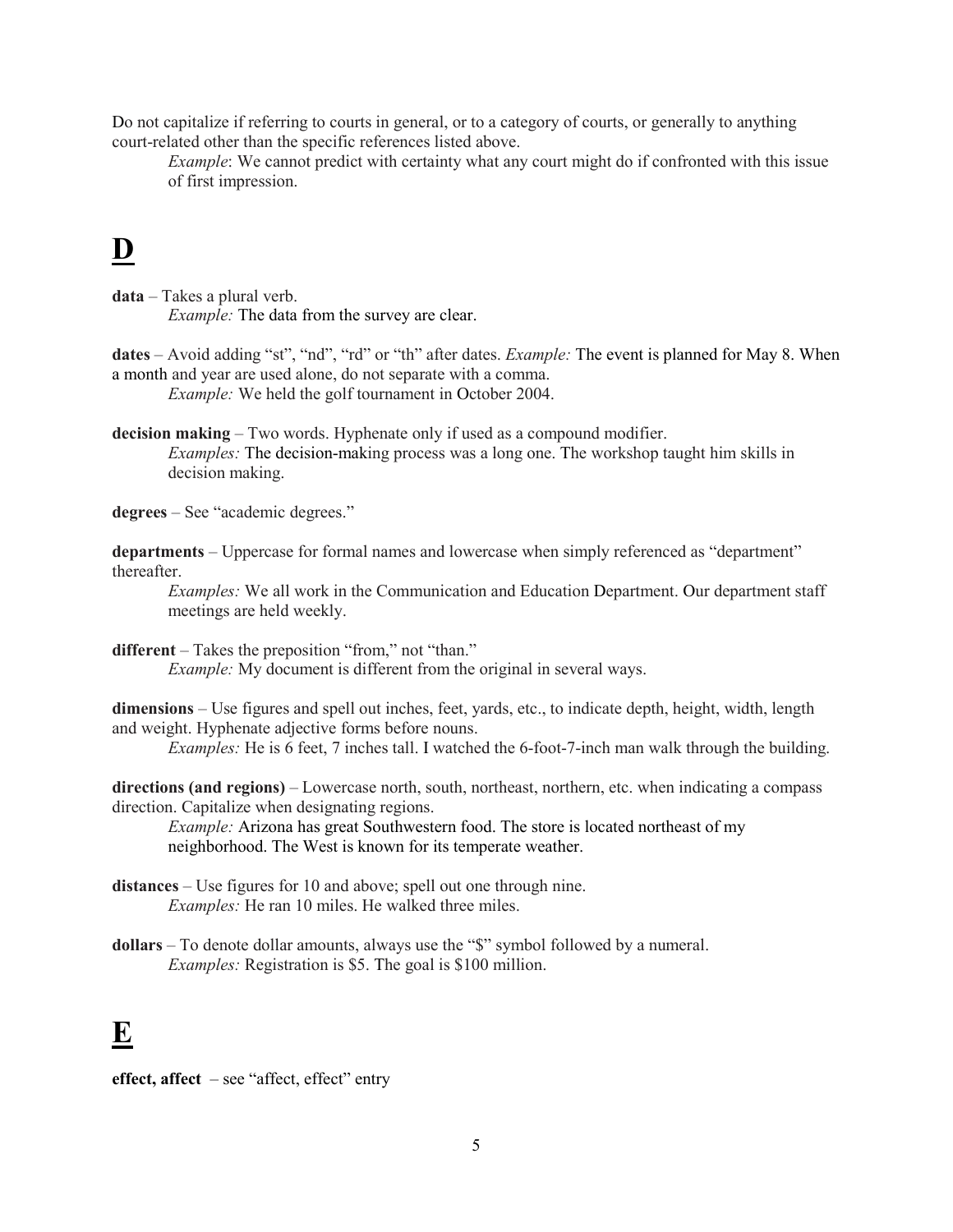**e.g., i.e.** – Use "e.g.," when meaning "for example." (Always follow "e.g." with a comma.) Use "i.e." when meaning "that is" or "such as." In formal text, i.e. an article for Arizona City & Town magazine, it is preferable to spell out these abbreviations.

**email** – Lowercase "e" unless word is used to begin a sentence. Do not underline email addresses in text; italics may be used for added emphasis.

**emphasized words** – In text, italicize words that need attention called to them (vs. enclosing them in quotation marks).

**entitled, titled** – Use "entitled" when referencing a right to do something; use "titled" when referencing the name of something.

*Examples:* She was entitled to a day off after working through the entire weekend. The League publishes a bi-annual magazine titled, Arizona City & Town.

**etc.,** *et cetera* **–** Preceded by a comma. Etc. is usually used at the end of a list and sentence. However, if it is used at the end of a series that does not complete a sentence, it is followed by a comma.

*Example:* The room will be used for association business such as board meetings, conference calls, etc., as well regular staff meetings.

For reference, below are the meanings of four common Latin terms: etc. (*et cetera* — and so forth); i.e. (*id est* —that is or such as); e.g. (*exempli gratia* — for example); et al. (*et alii* — and others).

**Executive Committee –** refers to the 25-member governing board of the League. Capitalize when using the full name, lowercase when just referencing "*the committee*."

**extension** – Lowercase "e" when abbreviated as "ext."

### **F**

**farther, further** – Farther refers to physical distance; further is an extension of time or degree.

**fewer, less** – When writing about something you can count, the correct adjective is "fewer." *Example:* Fewer than five employees were in favor of the early release.

When you are writing about something you can't count, the correct adjective is "less." *Example:* There was less cake remaining than we had expected after the party.

**focused, focusing** – Spelled with one "s."

**fractions** – Spell out fractions that stand alone, e.g., one-third. When spelling out fractions that include whole numbers, include the word "and" between the words representing the whole number and the fraction.

*Example:* Three and one-quarter years have passed.

**full time, full-time** – Hyphenate only when used as a compound modifier or adverb. *Examples:* She is a full-time graphic designer. He goes to school full time.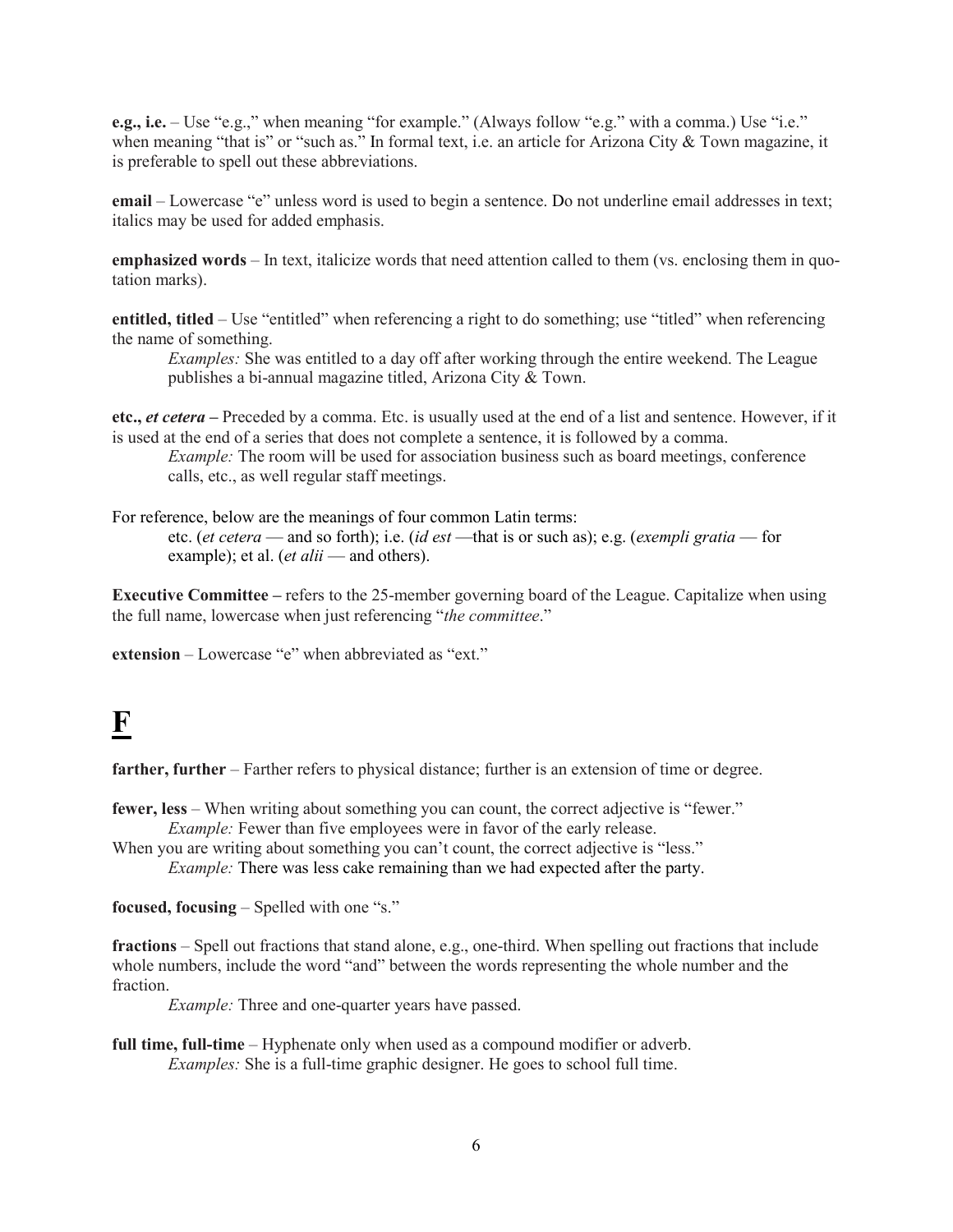# **G**

**government** – Always lowercase unless part of an agency or committee name; never abbreviate.

**governor –** lowercase when used without the governor's name, e.g. *the governor said today*… Capitalize when it precedes a name: *Governor Jan Brewer.*

**grassroots** – One word; do not hyphenate.

**gray** – Preferred spelling (vs. "grey").

### **H**

**healthcare** – One word.

**high-level** – Hyphenate when used as a compound modifier. *Example:* This high-level decision will affect us all.

**high school, high-school** – Two words when used as a noun, hyphenated when used as an adjective. *Examples:* The town built a new high school. The newest member of our board is a high-school teacher.

**home page** – Two words.

#### **House of Representatives -**

Capitalize when referring to a specific governmental body. *Examples:* the U.S. House of Representatives, the Arizona House of Representatives. Capitalize shortened references that delete the words *of Representatives*. *Examples:* the U.S. House, the Arizona House. Retain capitalization if *U.S.* or the name of a state is dropped but the reference is to a specific body. *Example:* PHOENIX (April 17, 2012) – The House has adjourned for the year. Lowercase plural uses. *Example:* the Arizona and California houses… Apply the same principle to similar legislative bodies such as: *the Arizona Senate*.

**hyphens** – Use to link compound modifiers preceding a noun (except the adverb "very" and adverbs ending in "-ly").

*Examples:* Part-time job. Blue-green sea.

## **I**

**i.e., e.g.** – See "e.g., i.e."

**in-house** – Hyphenated as a compound modifier. *Example:* We have an in-house graphics team.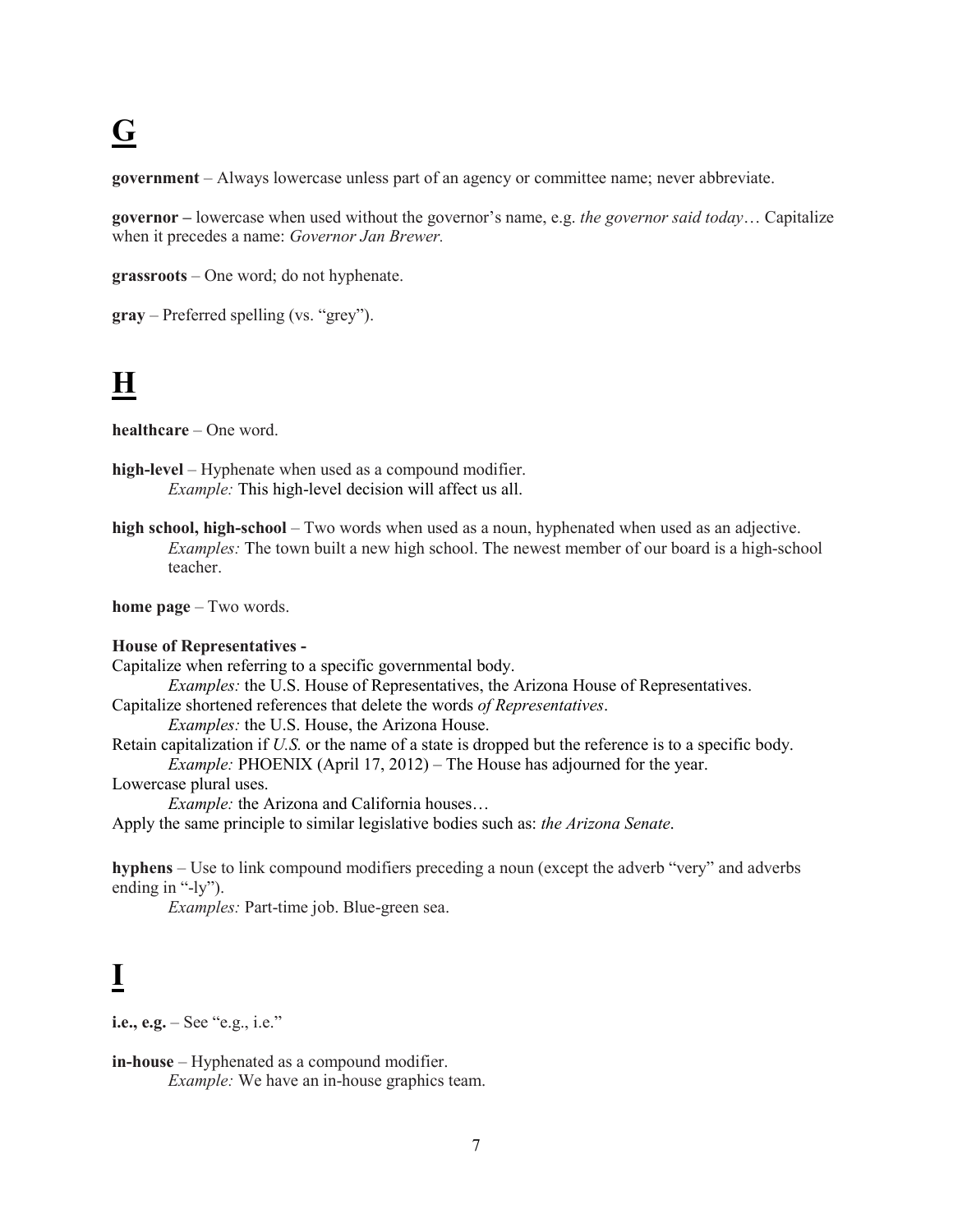Hyphenation is not needed when used as a non-compound modifier. *Example:* Most of our publications are produced in house.

**initials** – Use periods with no spaces between letters and punctuation. *Example:* The meeting is in the J.B.A. Conference Room.

**intergov –** Usually short for intergovernmental director or intergovernmental coordinator. "*Intergov*" is acceptable for reference in League documents.

**Internet** – Always capitalize. Abbreviate as Net.

**irregardless** – Nonexistent term (often misused for "regardless").

**italics –** AP does not italicize words in news stories. Italics are used in this guideline document to highlight examples of correct and incorrect usage.

**its, it's** – Use "its" for possessive. *Example:* The department reached its goal. Use "it's" for contraction of "it is." *Example: It's a sunny day.* 

## **J**

**Jr.,** S**r.,** E**sq.** – Commas are not required around Jr., Sr. or Esq. when used in a sentence. *Example:* Henry Jones Jr. presented the conference session on graphic design.

If commas are used, they must appear both before and after the element. Example: *Henry Jones, Jr., presented the conference session on graphic design.*

**job titles** – Do not capitalize occupational descriptions. Job titles are always lowercased when standing alone.

Example: *The treasurer provides financial reports each quarter. See "professional titles" for related information.*

## **L**

**laws –** Generally speaking, capitalize formal names of laws and acts, but lowercase bills. *Examples*: Open Meeting Law. *But:* a bill on firearms.

**League –** Short for: League of Arizona Cities and Towns. Capitalize when referring to Arizona League. Lowercase when referring generically to other state municipal leagues.

**legislators, representatives, senators –** lowercase when referring generically or without a surname. Capitalize if used before a specific name.

*Examples:* Senator Smith. The representative chaired the committee.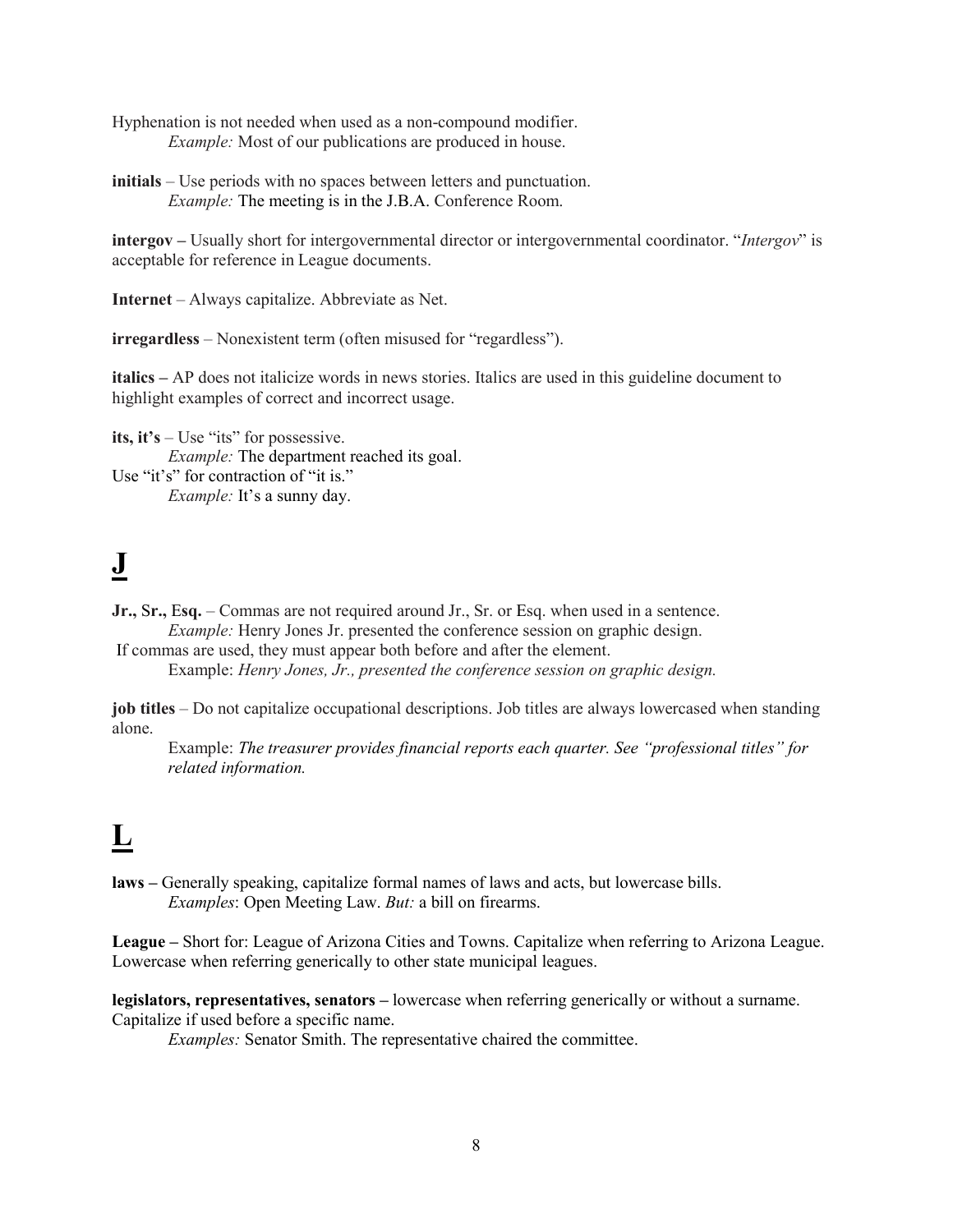**Legislature –** Capitalize when preceded by the name of a state. *Example:* the Arizona Legislature.

Retain capitalization when the state name is dropped but the reference is specifically to that state's legislature:

*Example:* Both houses of the Legislature adjourned today.

Capitalize *legislature* in subsequent specific references.

*Examples*: the 50th Legislature, the state Legislature. Lowercase *legislature* when used generically or in plural form. *Example:* No legislature has approved the amendment.

**less (vs. fewer)** – See "fewer."

## **M**

**magazine names –** Capitalize the initial letters of the name but do not place it in quotes and do not italicize. Lowercase magazine unless it is part of the publication's formal title.

*Examples:* Arizona City & Town magazine, Harper's Magazine, Newsweek magazine, Time magazine.

**mayor** – lowercase unless it proceeds a name. (See "professional titles.") *Examples:* Mayor Salem; John Salem, mayor of Kingman.

**months** – Spell out when space allows, e.g., January (vs. Jan.). Do not abbreviate months when they stand alone or are just listed with the year.

Only the following months are abbreviated:

Jan., Feb., Aug., Sept., Oct., Nov., and Dec.

Do not abbreviate:

March, April, May, June or July

When a month is listed with a year (and not a specific date), do not separate the month and year with a comma. When a full date is listed, set off the year with commas.

*Examples:* December 2011 brought unusually cold weather. Aug. 4 was the hottest day of the month. Her birthday is June 27. Feb. 2, 2012, marked the start of the conference. PHOENIX (Sept. 3, 2012) – Press release text…

**more than** – See "over, more than" entry.

## **N**

**newspaper names** – Capitalize *the* in a newspaper's name if that is the way the publication prefers to be known. Do not place name in quotes. Do not italicize name.

*Example:* The Arizona Republic

Lowercase *the* before newspaper names if a story mentions several papers, some of which use *the* as part of the name and some of which do not.

**nongovernment** – No hyphenation is necessary.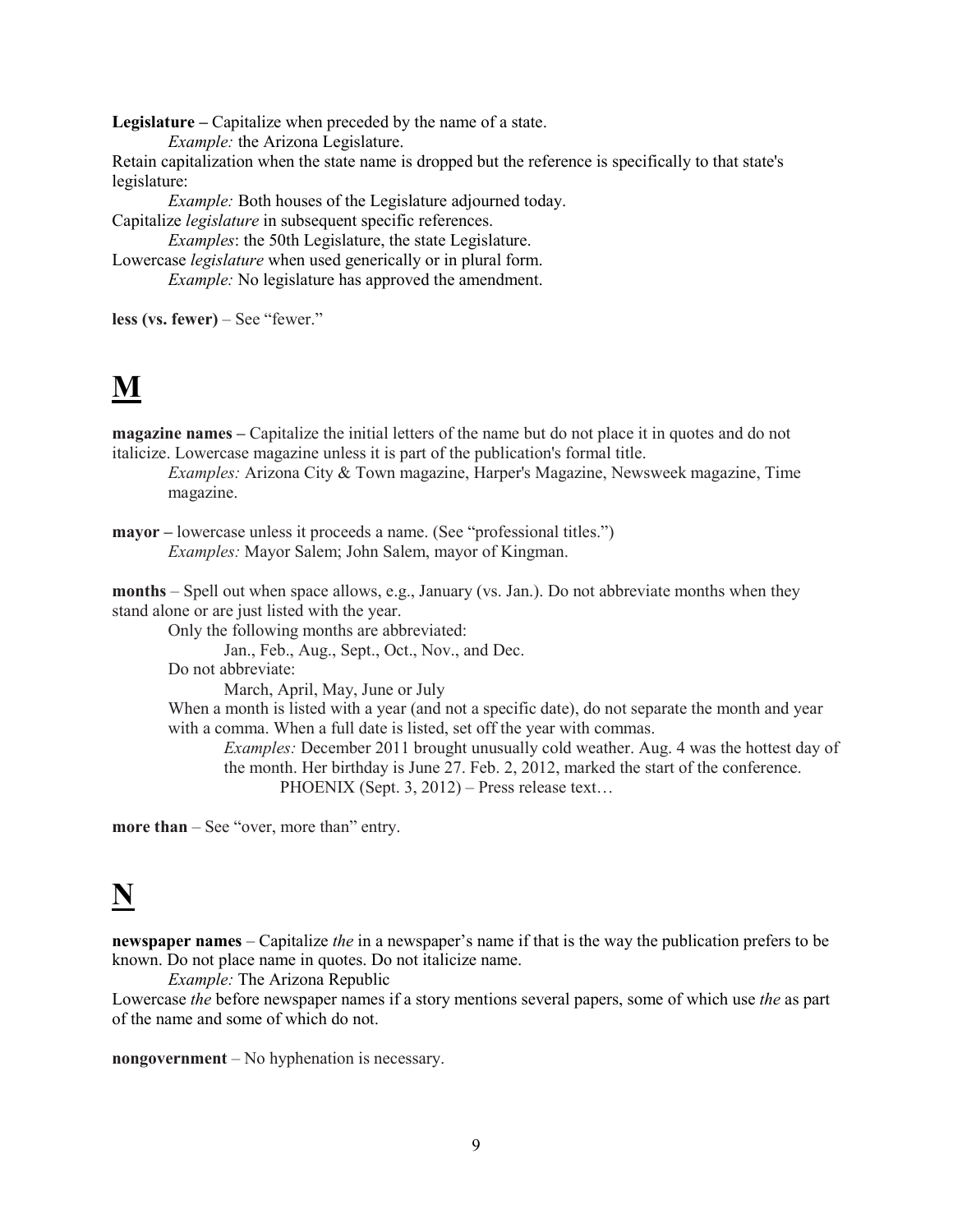**nongovernmental organization –** Usually refers to a nonprofit, humanitarian organization. Use *NGO*  sparingly and only on second reference.

**nonprofit** – Do not hyphenate.

**numbers** – Spell out one through nine, then use figures (e.g., 10, 11, 13), except if used at the beginning of a sentence. Always use figures in percentages, for money and in designating millions.

*Examples:* 2 percent; .06 percent; 6 cents, \$2.6 million.

## **O**

**off-site** – Hyphenate when used as a compound modifier.

*Example:* The off-site meeting was relaxing and productive for all. The meeting was held off site.

**OK, OK'd, OKs and OK'ing –** do not use "okay."

**Open Meeting Law** – ensures public access to the governmental process; meetings of public entities must be open with notices and agendas provided to the public. Capitalize in references: Open Meeting Law.

**over, more than** – Use "over" for spatial relationships. Use "more than" for amounts. *Examples:* I walked over the bridge. More than \$100,000 was earned.

# **P**

**parentheses** (using punctuation for) – Place period outside parentheses unless the phrase within the parentheses is a complete sentence. Avoid using parenthesis in materials intended for media, e.g. a press release.

*Examples:* (The author is a faculty member.) Mary (also a faculty member) is the author.

**percent** – Spell out (vs. using % symbol), except in headlines. Always use a figure with "percent." *Example:* Revenues increased 21 percent.

**principal, principle** – "Principal" means someone or something first in rank, authority or degree of importance. "Principle" means a fundamental truth, law, doctrine or motivating force.

**professional titles** – Capitalize only when the title precedes a person's name. *Examples:* League Executive Director Ken Strobeck provided a keynote address at the conference.

Otherwise, lowercase titles.

*Example:* Joseph Crowley is the assistant manager in the department.

**online** – One word when used in reference to computers. *Example:* I do my shopping online now.

**on-site** – Hyphenate when used as a compound modifier. *Example:* The on-site meeting staff will handle logistics. Catering was provided on site.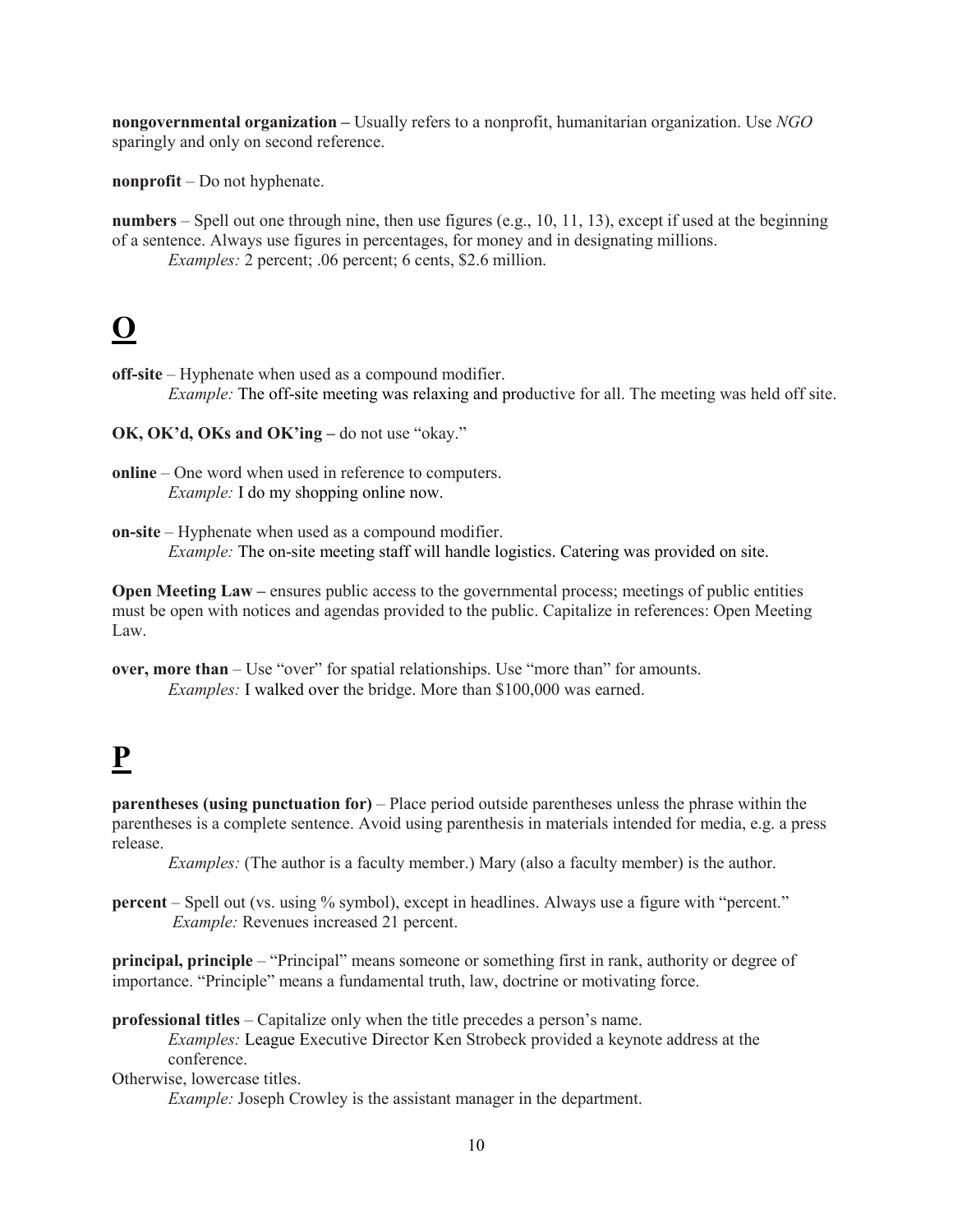**publication titles** – see "composition titles," "magazine names" and "newspaper names."

## **Q**

**quotation marks (punctuation with)** – Periods and commas should always appear within quotation marks. Dashes, semicolons, question marks and exclamation points should only appear within quotation marks when they apply to the quoted matter; they appear outside quote marks when applicable to the whole sentence.

## **R**

**regions** – See "directions."

**right of way** – Do not hyphenate.

## **S**

**seasons** – In body text, lowercase all seasons, e.g., fall, winter, spring, summer.

**semi-colons** – Used to combine two complete, independent clauses, or convey a greater separation of thought than a comma might convey. They are also used to offer clarity in a long series, or in a series where commas are required in the individual segments.

*Examples:* 

1) The speakers will include: Scott Smith, mayor of Mesa; Harvey Skoog, mayor of Prescott Valley; and John Salem, mayor of Kingman. (Notice the final "*and*" in that series takes a semicolon before it.)

2) We will find a way to plan around the construction; we will not move the conference host hotel.

Words like *however*, *moreover* and *therefore* are conjunctive adverbs. That means that when they separate two independent clauses, a semi-colon is required.

*Example:* One of the items the committee considered was how long the applicant had been a member of the association; however, the committee ultimately decided the most important factor would be an applicant's management experience.

**Senate –** See "House of Representatives."

**short- and long-term** – When combining these words in a phrase, there is no need to add "term" after "short."

**stakeholder** – One word.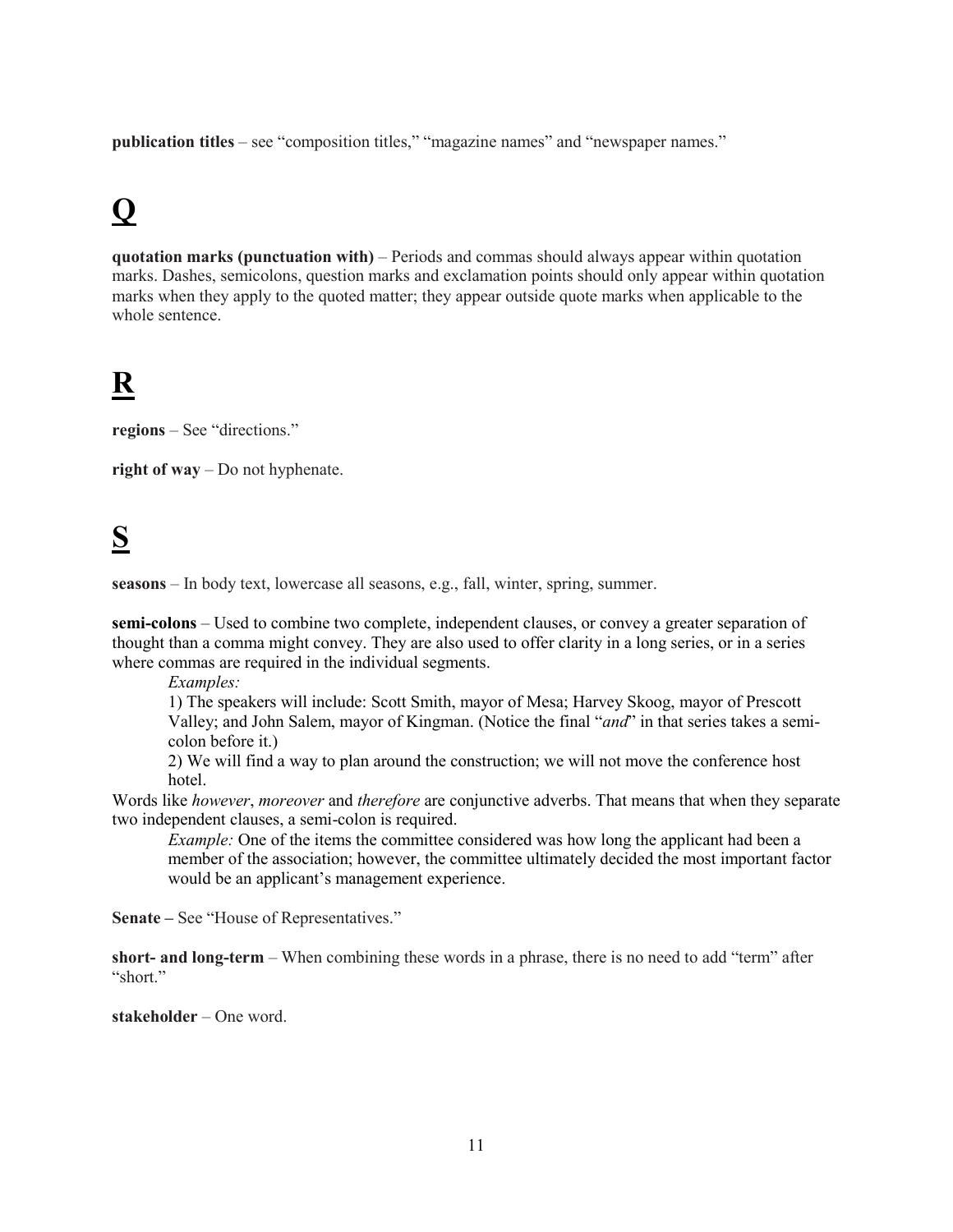**state** – Lowercase "state of" references related to a United States' entity. *Example:* The state of Arizona has great hiking.

- Do not capitalize "state" when used as an adjective to specify a jurisdiction level. *Examples:* state funds, state assistance, state officials.
- Also, do not capitalize when used alone in reference to state government. *Example:* Local officials look to the state for guidance on border issues.

**state names** – Spell out when standing alone or in sentences. Use postal code abbreviations (e.g., NH, MA) when state references appear in calendar listings and addresses.

The following eight states are not to be abbreviated after a city name: *Alaska, Hawaii, Idaho, Iowa, Main, Ohio, Texas* and *Utah.* Arizona takes the following abbreviation after city names and also in press release datelines: *Ariz. Examples:*

Held in Chandler, Ariz., the festival is expected to… There are 91 cities and towns in Arizona. TEMPE, Ariz. (March 23, 2012) – Add in press release text here…

Note: For press releases, Phoenix does not require the state name in datelines. AP has a small group of cities that are not listed with their respective states, based on their population. *Examples:*

PHOENIX (March 23, 2012) *vs.* TUSAYAN, Ariz. (March 23, 2012)

**statutes** – State of Arizona laws are listed in the Arizona Revised Statutes (A.R.S.). There are 49 titles, each of which has multiple sections and subsections. The citation should begin with "A.R.S." followed by the chapter number and article (and sections and subsections, if any) being cited.

*Example:* A.R.S. § 38-431.01(G) or A.R.S. § 38-431(2).

**streets** – Capitalize "street" when used in proper name (e.g., Main Street) except when two streets are named together (e.g., Park and Main streets).

### **T**

**telephone numbers** – Do not use parentheses around area codes or add "1" before long-distance and tollfree telephone numbers. Use hyphens to format telephone numbers – not periods. *Examples:* (800) 111-5555, (520) 555-5555.

**than, then** – "Than" is used for comparisons. "Then" is used to denote time. *Examples:* This example is better than that one. We will have a conference call and then decide what the agenda will be.

**that, which** – See "which, that."

**their, there, they're** – "Their" is a possessive pronoun. "There" is an adverb indicating direction. "They're" is a contraction for they are.

*Examples:* This is their room. Put the disk over there. They're here to learn about computers.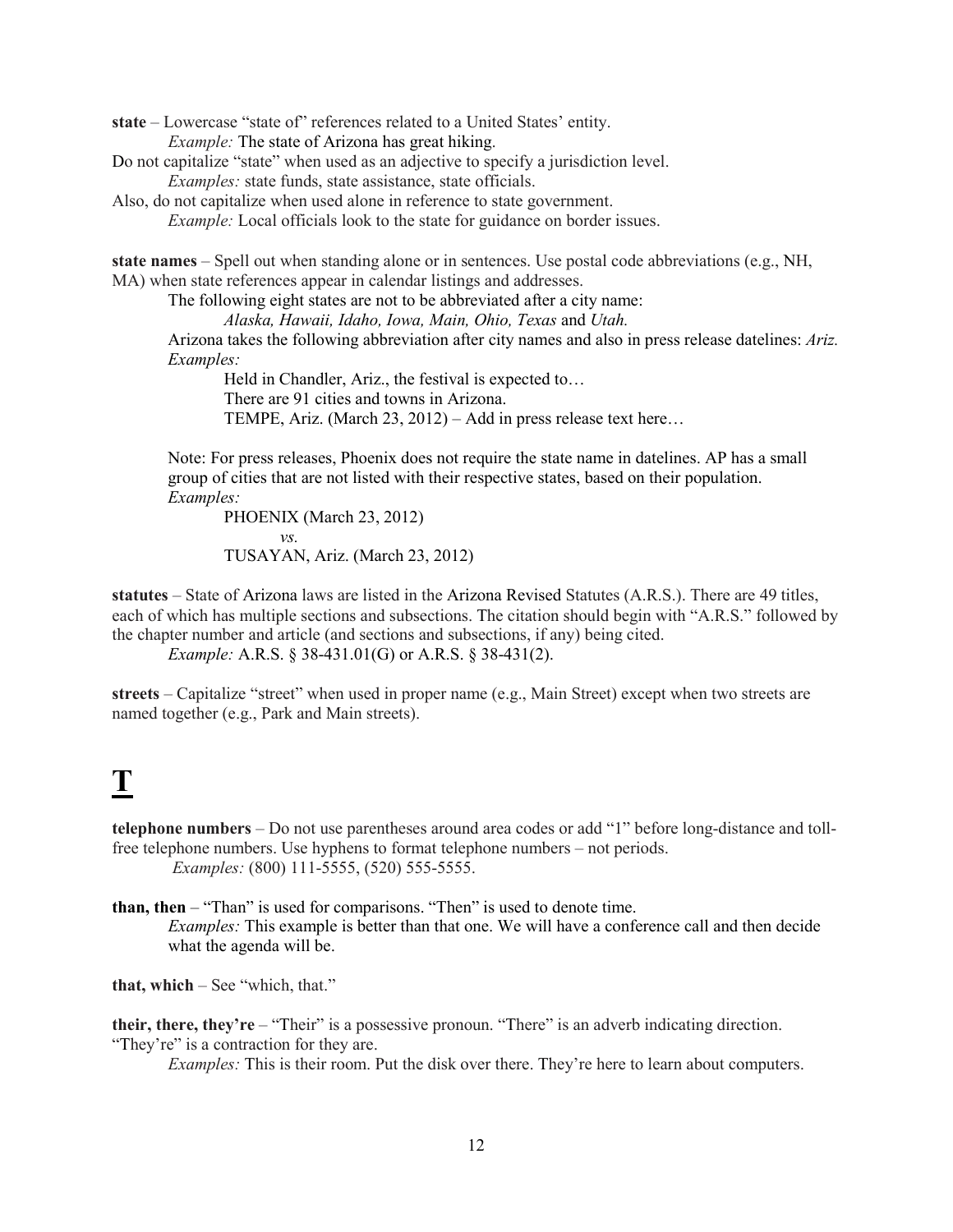**time** – Use periods to designate a.m. and p.m. In text, use 1 p.m. vs. 1:00 p.m. Say "12 p.m." or "noon" vs. "12 noon" to avoid redundancy. Note time spans in one of the following ways: from 1 to 2 p.m.; 1–2 p.m.

**toward** – No "s" on the end.

#### **U**

**upward** – No "s" on the end.

**U.S.** – Abbreviate when used as an adjective.

*Example:* John Smith retired from the U.S. Army. Spell out "United States" when used as a noun. *Example:* New Hampshire has the most beautiful town halls in the United States.

#### **W**

**webmaster** – One word, lowercased.

**Web page, website** – Web page is two words, with "Web" always capitalized. (This relates back to the original proper name "World Wide Web.") The latter, website, is one word and lowercase. *Example:* The League's website is www.azleague.org.

**weights** – Denote in figures.

*Examples:* The baby weighed 6 pounds, 7 ounces. She had a 6-pound, 7-ounce boy.

**which, that** – "Which" introduces a nonessential clause and must be preceded by a comma (a nonessential clause can be eliminated without altering the basic meaning of a sentence). "That" introduces an essential clause (cannot be eliminated without changing the meaning of a sentence) and is not preceded by a comma.

**That** – restricts a sentence. *The recipes that require sugar are filed in the bookshelf.* Avoid superfluous usage of "that." Keep it in sentences if it is essential or adds clarity. Otherwise, delete.

*Example:* I'm confident that the group will want that kind of session on the agenda. **Which** – adds explanation and is preceded by a comma. *Splenda, which can serve as an alternative to sugar, is stored in the cabinet.*

Exception – "of which" is not preceded by a comma.

**who, whom** – Use "who" and "whom" for references to human beings and animals with names. Use "who" when someone is the subject of a sentence, clause or phrase.

*Example:* The man who rented the room left the window open.

Who is there? Use "whom" when someone is the object of a verb or preposition.

*Example:* The woman to whom the room was rented left the window open. Whom do you wish to see?

**World Wide Web** – Always capitalized (same as Internet).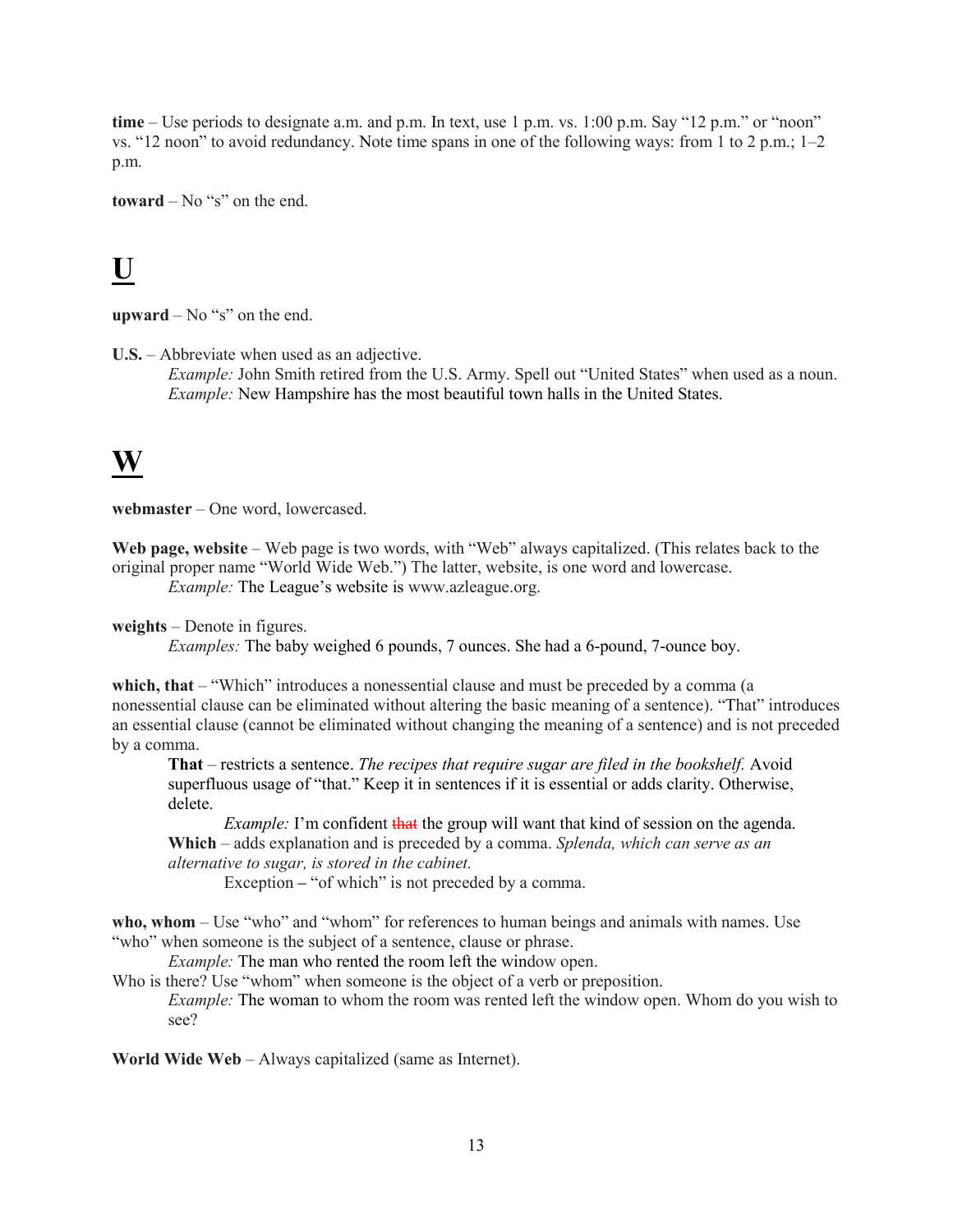# **Y**

**yearlong** – One word.

**years** – Use figures and months without commas. Use an "s" without an apostrophe to indicate spans of decades or centuries, e.g., *August 1990*; *the 1990s*; but, *the '90s*. Use "21st century" vs. twenty-first century.

**your, you're** – "Your" is a possessive pronoun. "You're" is a contraction for "you are."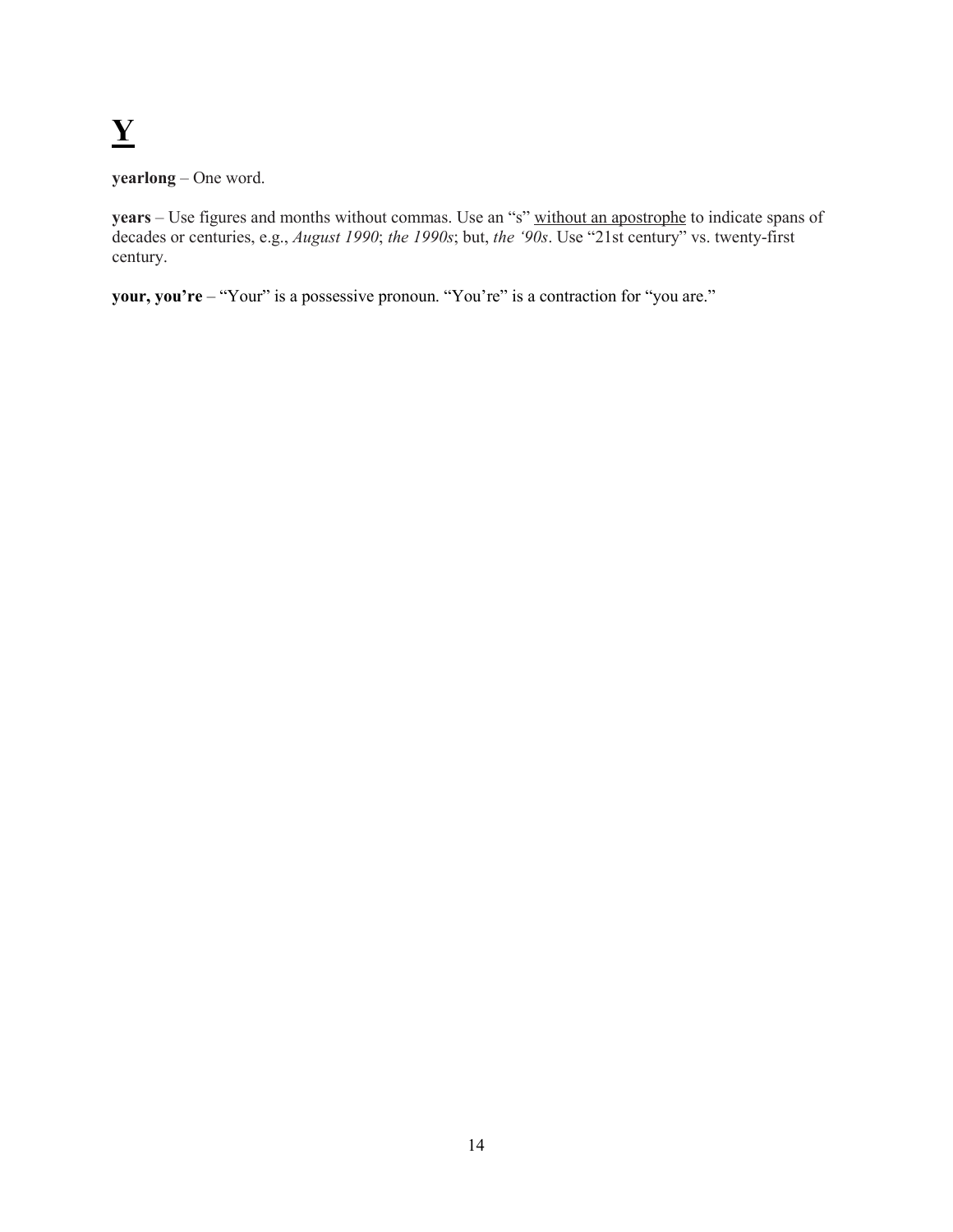#### **Appendix A: Acronyms**

\*ACAA – Arizona City Attorneys Association \*ACMA – Arizona City/County Management Association *(local)* ADOA – Arizona Department of Administration ADOT – Arizona Department of Transportation AG – Attorney General ALIS – Arizona Legislative Information Service \*AMCA – Arizona Municipal Clerks Association AMRRP – Arizona Municipal Risk Retention Pool ATRA – Arizona Tax Research Association CAAG – Central Arizona Association of Governments CAFR – Comprehensive Annual Financial Report COG – Council of Government *(MAG and CAAG are examples)* CSA – County Supervisors Association DOR – Department of Revenue DPS – Department of Public Safety GFOA – Government Finance Officers Association *(national)* \*GFOAz – Government Finance Officers Association of Arizona *(local)* GPLET – Government Property Lease Excise Tax HURF – Highway User Revenue Fund ICMA - International City/County Management Association *(national/international)* JLBC – Joint Legislative Budget Committee \*LACT – League of Arizona Cities and Towns MAG – Maricopa Association of Governments MCTC – Model City Tax Code NACOG – Northern Arizona Council of Governments \*NEO – Newly Elected Officials Training NLC – National League of Cities *(national)* PAG – Pima Association of Governments PIO – Public Information Officer SEAGO – Southeastern Arizona Governments Association TPT – Transaction Privilege Tax *(commonly referred to as a sales tax; however, the tax is actually on the vendor, though it is usually passed on to the consumer)* UAC – Unified Audit Committee VLT – Vehicle License Tax WACOG – Western Arizona Council of Governments

*\*Staffed by League employees*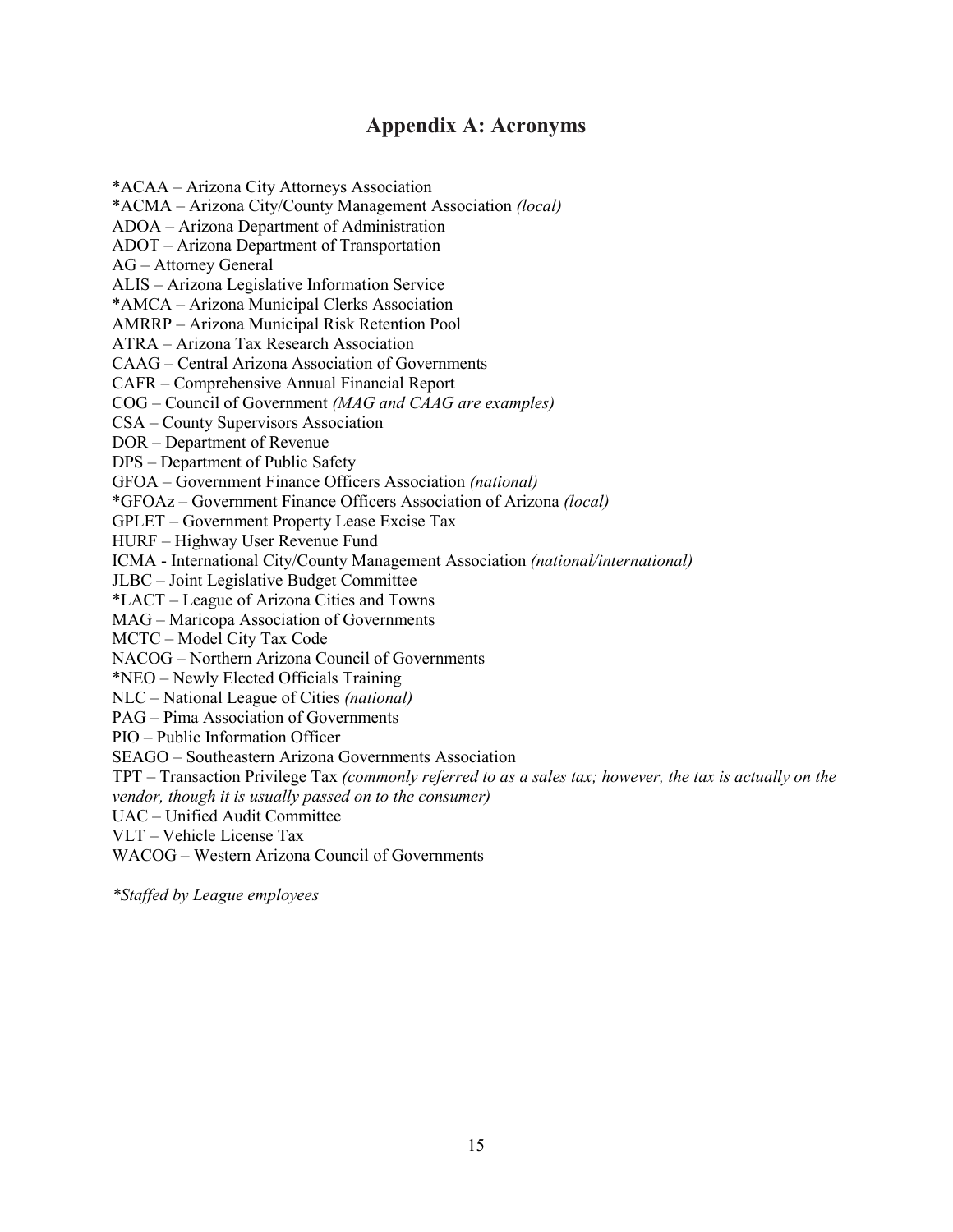#### **Appendix B: Letters**